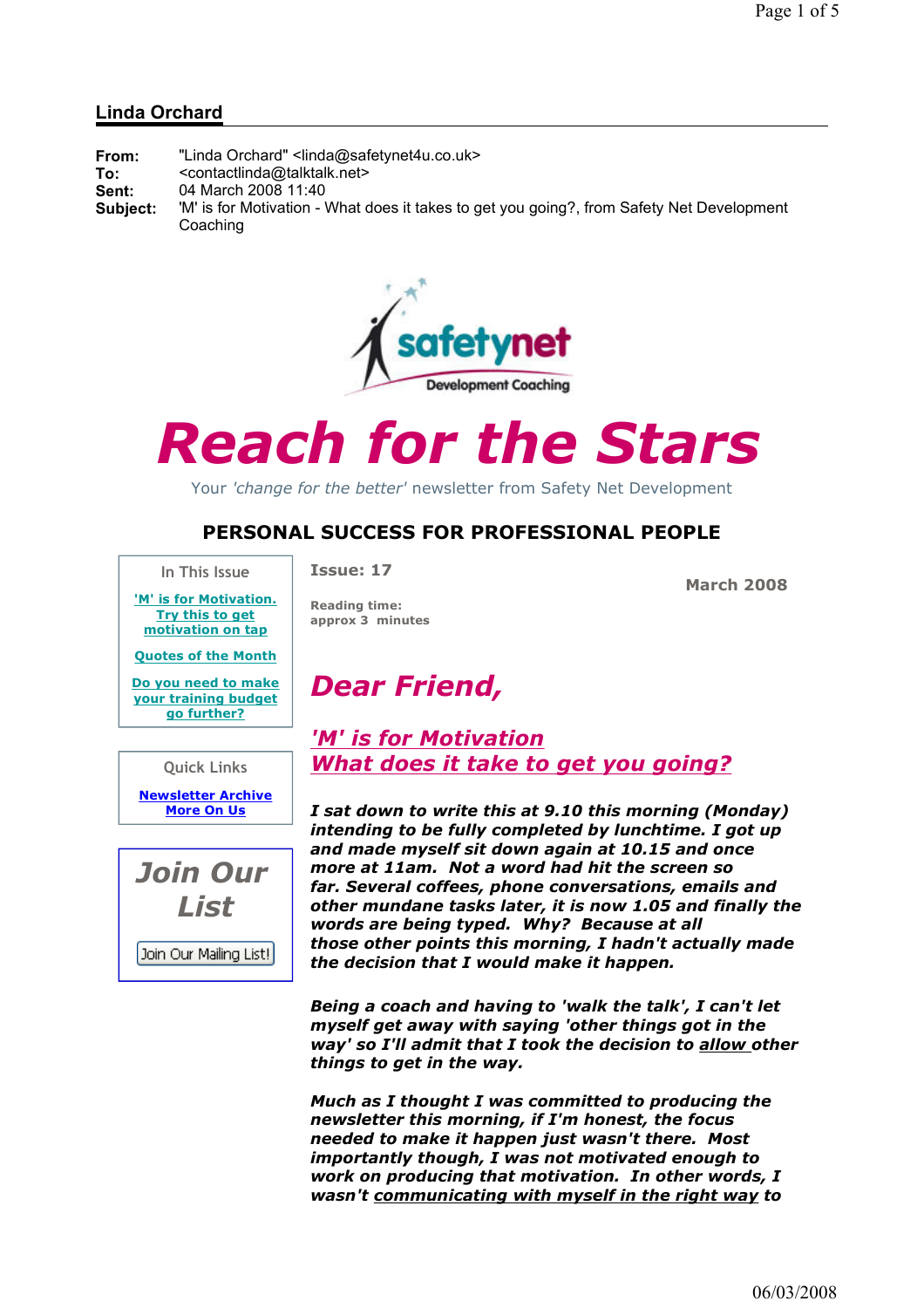give myself the necessary kick up the backside.

Fortunately, I do know how to change this and today I'm going to share that with you, so you'll be able to produce your own motivation when you next need to. Luckily it IS a choice you can make. Read on to find out how.

### Your Motivation Experiment

Have you been getting in your own way?



This technique was taught to me by John LaValle. If you enjoy doing this and can feel the difference, have a look at 'Persuasion Engineering' . He includes the exercise in this book which he wrote with Richard Bandler. A really interesing read for anyone involved in sales or business.

1. Find a quiet space, say the following words to yourself and see how it feels.

### 'I wish I could take Monday off'.

#### Does that feel like its actually going to happen? Probably not.

(If this particular example isn't meaningful for you because you don't work, then choose something else that you want/need to do but can't seem to make it happen, eg eating 5 a day, making a difficult phone call)

2. Now try the following phrases with these slight changes and see if these ones make you feel any closer to you actually taking Monday off work.

'I should take Monday off' 'I'd like to take Monday off' 'I want to take Monday off'

3. You will probably find you can perceive slight differences in the likihood that you'll actually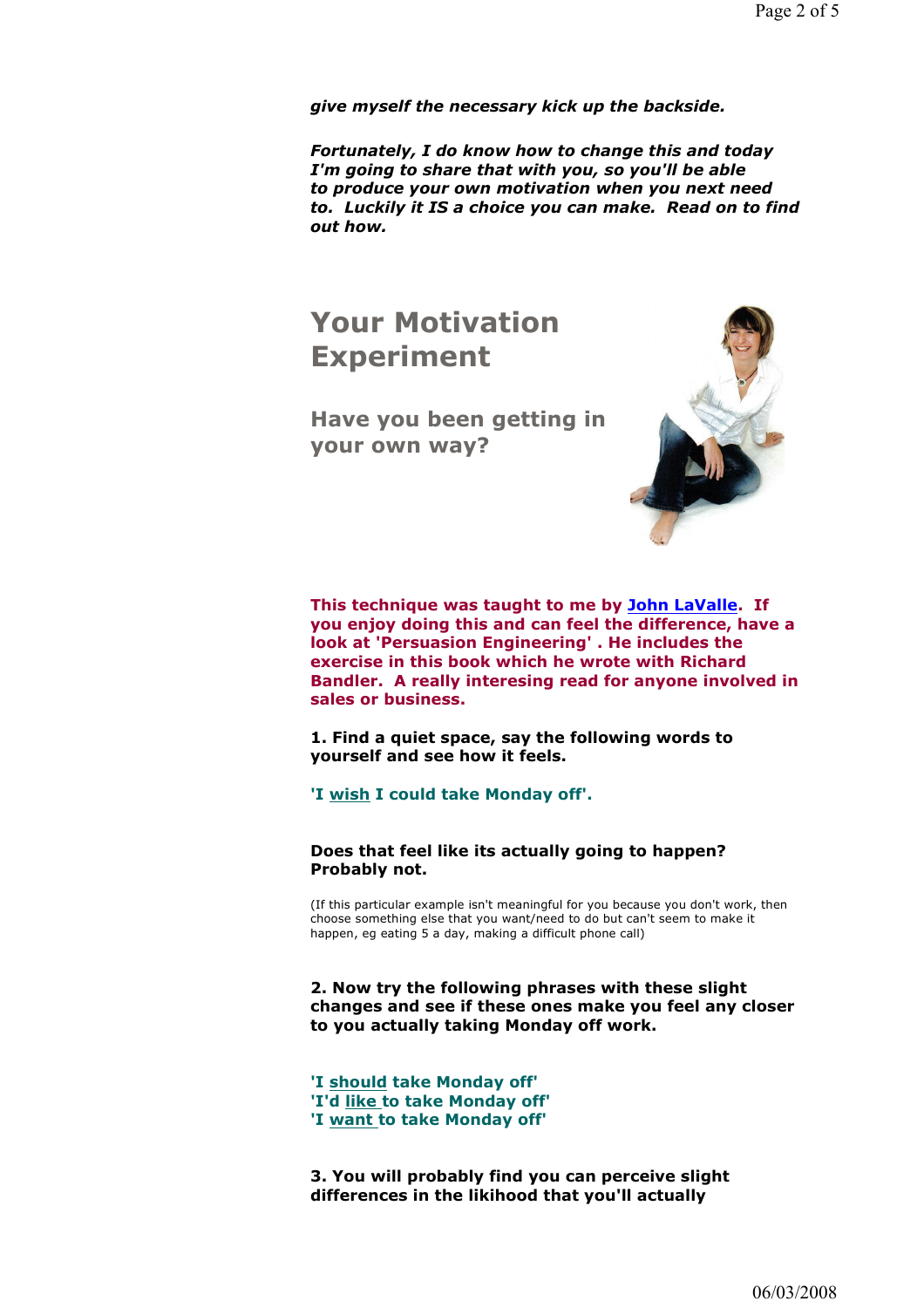be putting your feet up on Monday. Now try these out.

'I need to take Monday off' 'I have to take Monday off' 'I must take Monday off' 'I can take Monday off' 'I will take Monday off' 'I'm going to take Monday off' 'I'm taking Monday off' 'I choose to take Monday off'

Say each one slowly and give yourself time to check out how each one feels different to the last. Which ones make you feel most motivated? Do you feel yourself moving towards action? Which ones make you just know that it WILL happen? Which ones make you know deep down that it won't?

Play about with the words and find which ones work for you. Everyone is different. I know that for me if I use 'need to', 'should' and 'must' , its never going to happen, however when I say 'I want to', 'I can' or 'I choose to', the likelihood is that the job will get done.

Email me at linda@safetynet4u.co.uk and let me know what you find out about your own motivational system.

### Quote of the Month



"I have spent my days stringing and unstringing my instument, while the song I came to sing remains unsung."

Rabindranath Tagore 1861- 1941, Indian poet and philospher

This is one for anyone who spends more time writing their to-do lists than doing the actions on them, or spending so much time deciding which is the right action to take, that they don't get round to taking any action at all. If this is you, you might also consider the following (abridged) words from Goethe

"Until one is committed, there is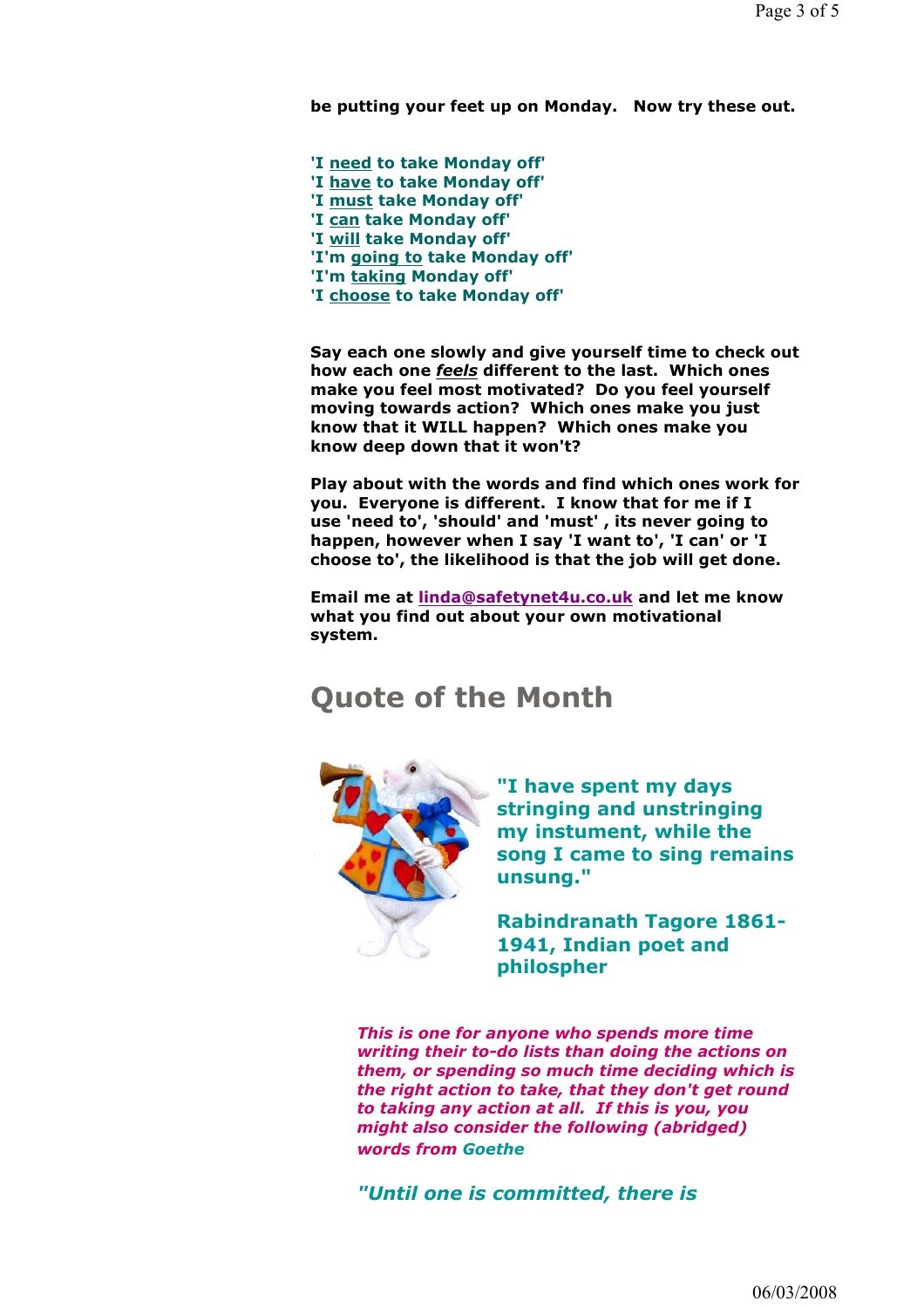hesitancy, the chance to draw back, always ineffectiveness. There is one elementary truth: that the moment one definitely commits oneself, then Providence moves too. All sorts of things occur to help one that would never otherwise have occurred."

### Make better use of your training budget

When you have spent much of your training budget investing in staff but you suspect that within a few months, they will go back to doing what they were doing before, you need to invest in follow-up coaching to add longterm value and impact to the training you have bought in. Coaching from Safety Net keeps your staff motivated to implement what they have learned, and take responsibility for moving their skills forward in a positive way, just the way you want them to.

### Get what you pay for. We'll make your training budget really work for you

Read more ...



What's the one thing that you'd like to change? We'll help you make it happen

Every day we help ensure personal success for professional people

Phone 0845 644 4634 or email hello@safetynet4u.co.uk

Fortunately we make change easy

April issue out on Tuesday 1st April

(I promise it won't be an April Fool!)

See you then